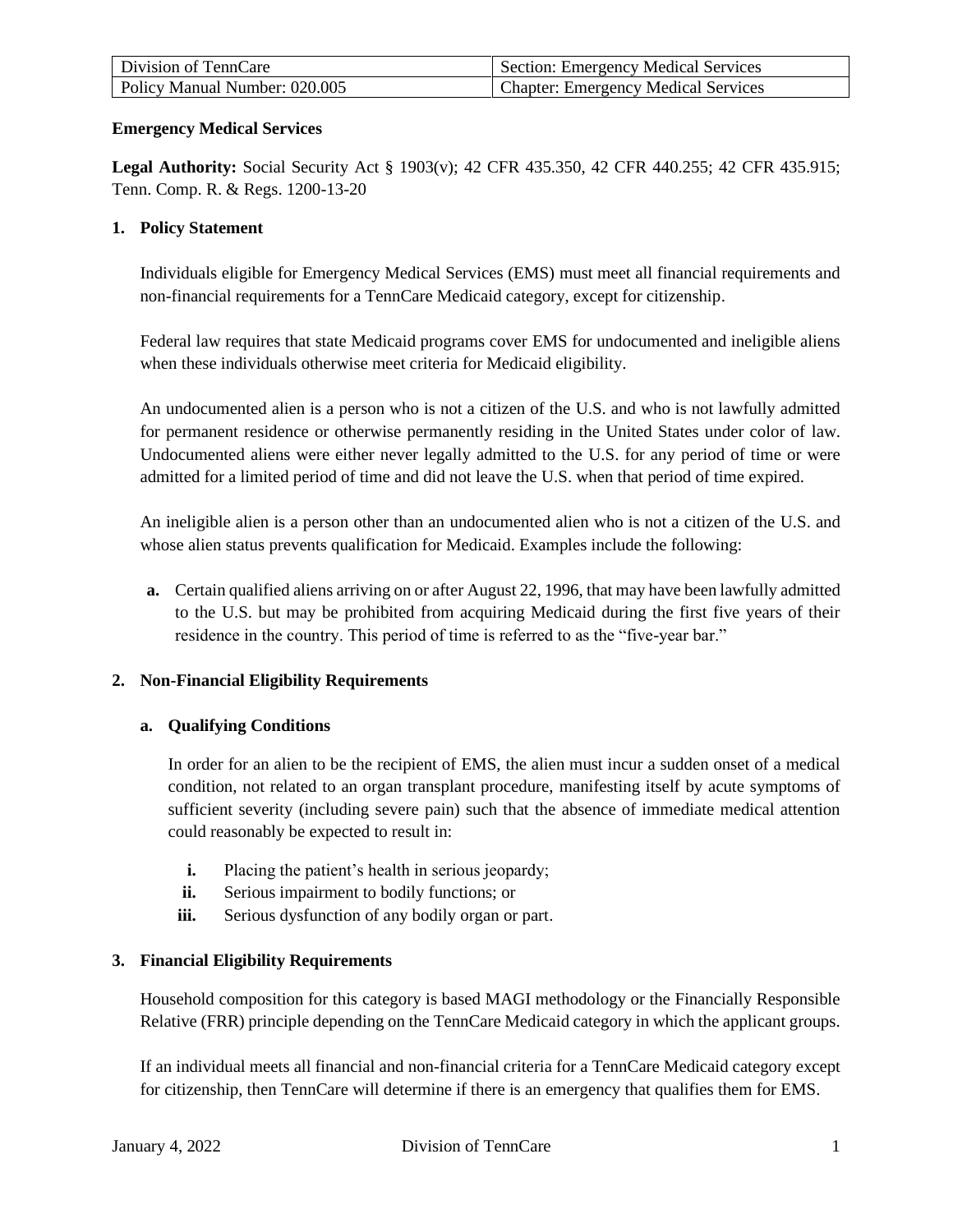| Division of TennCare          | Section: Emergency Medical Services        |
|-------------------------------|--------------------------------------------|
| Policy Manual Number: 020.005 | <b>Chapter: Emergency Medical Services</b> |

Note: An applicant for EMS is only potentially eligible for the following categories: Caretaker Relative MAGI; Child MAGI 0-1; Child MAGI 1-5; Child MAGI 6-18; Pregnancy MAGI, Child Medically Needy; and Qualified Pregnancy Woman Medically Needy. Undocumented and ineligible aliens are unable to meet all non-financial eligibility criteria for the other TennCare Medicaid categories.

# **4. Application Process**

TennCare accepts applications from aliens requiring emergency medical services. Hospitals and birthing or women's centers, or others acting on behalf of these individuals have been advised to submit applications to TennCare on the first date of the emergency because no coverage will be granted prior to the date of application for applicants who do not meet the criteria for retroactive eligibility according to the criteria specified below in Section 5. Medical records must also be submitted to support the emergency.

TennCare Medical Review Nurses determine whether the service requested by an alien qualifies as an emergency service. If an individual qualifies for coverage of an emergency service, then that coverage would apply regardless of whether he receives the service in the Emergency Department or whether he is subsequently admitted to the hospital.

# **5. Eligibility Begin and End Dates**

Applicants who are not pregnant women (as defined in the *Pregnancy MAGI* policy), or children under age 19 as described in Section 1902(l)(4) of the Social Security Act, will not have their coverage begin prior to the date of application, and coverage will not begin prior to the date of the emergent episode. Pregnant women (or women during the postpartum period beginning on the last day of the pregnancy), and children under age 19, described in Section 1902(l)(4) of the Social Security Act, who are eligible for EMS on the basis of Child MAGI, Pregnancy MAGI, or Caretaker Relative may receive coverage for the emergent episode if the emergent episode occurred during the retroactive period, and they meet all eligibility criteria. To qualify for EMS during the retroactive period on the basis of the Caretaker Relative category, the individual must be pregnant. See the *Eligibility Determination* policy for additional information on retroactive eligibility. Coverage will be limited to the length of time required to stabilize the emergent episode. Only the services involved in the emergency itself will be reimbursed and coverage is only provided for the single episode of care.